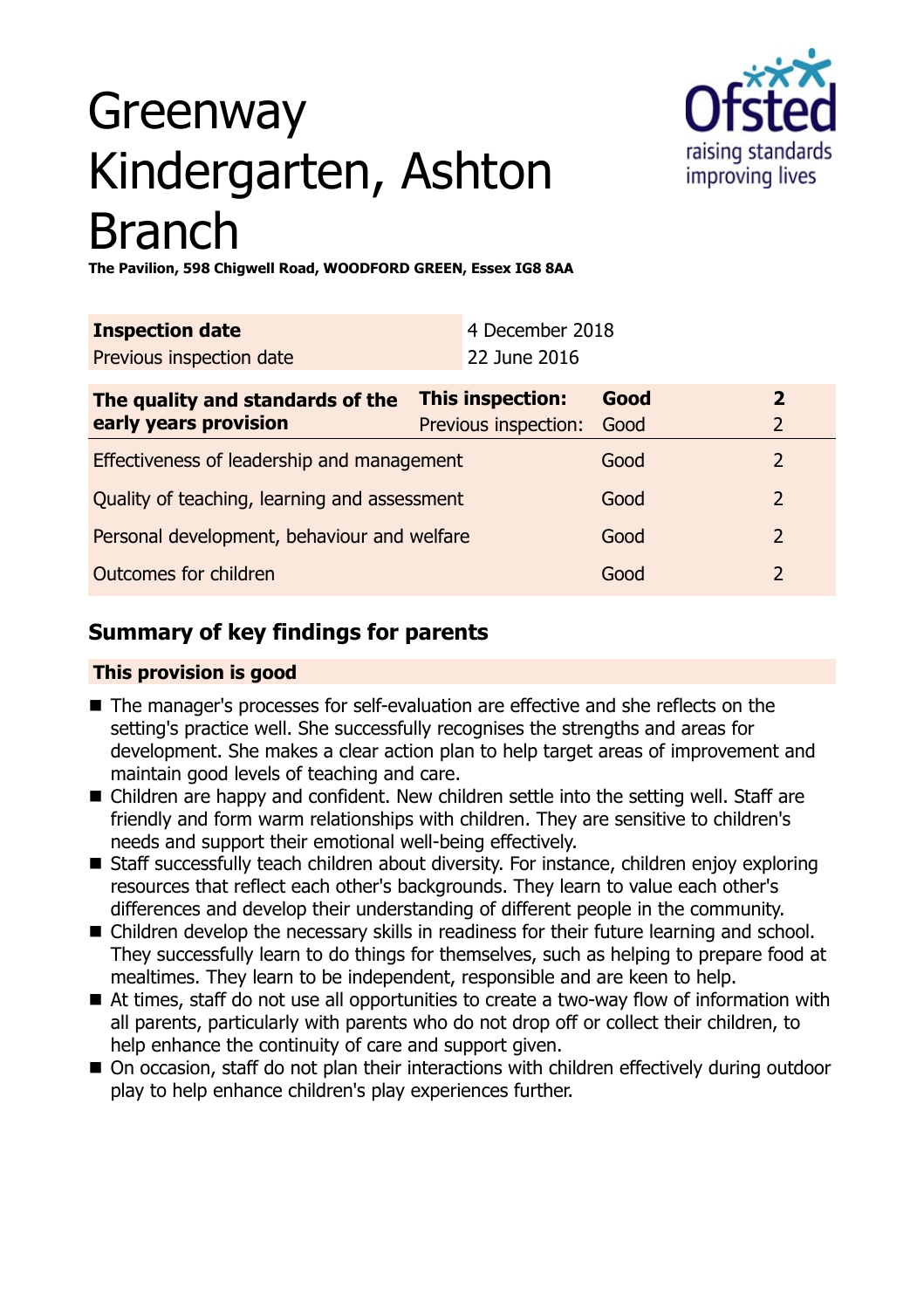## **What the setting needs to do to improve further**

## **To further improve the quality of the early years provision the provider should:**

- build on staff's communication with parents to embed fully a consistent two-way flow of information to enhance the continuity of care and support provided for children
- develop staff's interactions with children, particularly outdoors, to help extend children's learning experiences further.

### **Inspection activities**

- $\blacksquare$  The inspector observed the interactions between staff and children as they engaged together in activities.
- The inspector and the manager undertook a joint observation of a teaching activity.
- $\blacksquare$  The inspector held discussions with the manager and staff during the inspection about children's care and the activities provided for them.
- $\blacksquare$  The inspector took into account the views of the parents and carers spoken to on the day and engaged with children at appropriate times.
- $\blacksquare$  The inspector viewed documentation during the inspection, such as the setting's policies and procedures, and children's assessment folders.

## **Inspector**

Anneka Qayyum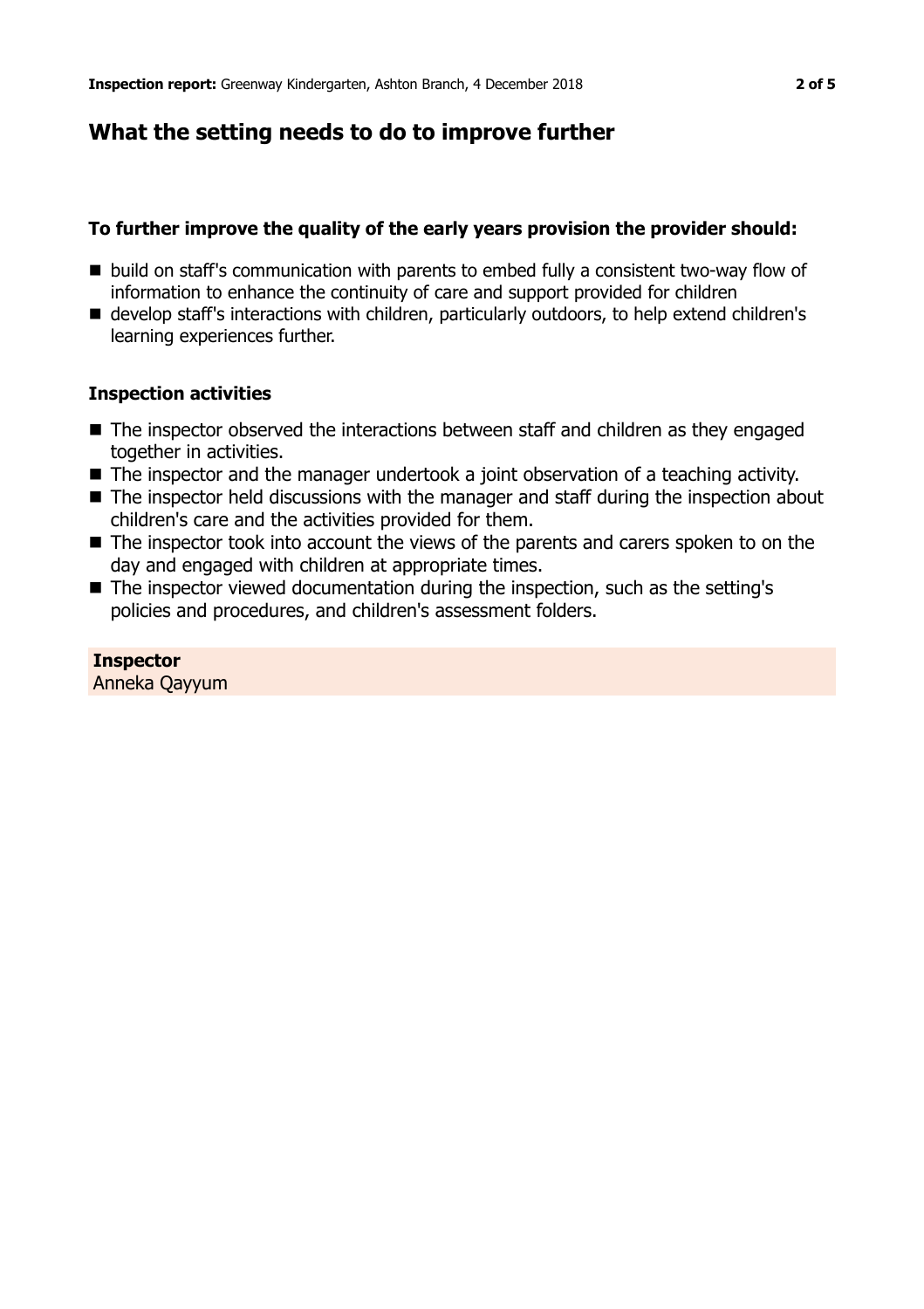## **Inspection findings**

#### **Effectiveness of leadership and management is good**

The manager works conscientiously and sets high expectations for her staff and the setting. She is keen to seek the views of others, such as parents, and successfully uses feedback to make changes to the setting as needed. She monitors staff's teaching well and offers good levels of support to help them improve their skills, such as through training sessions and staff meetings. She checks on children's progress effectively to recognise and address swiftly any gaps in children's learning. Safeguarding is effective. The manager understands her responsibility to protect children and implements effective policies and procedures to ensure their welfare. Staff know how to recognise and report any signs that indicate a child may be at risk of harm. The manager completes thorough checks when recruiting staff to ensure they are suitable to work with children.

### **Quality of teaching, learning and assessment is good**

Children play in an inviting, well-organised and stimulating environment. They confidently explore the resources and independently select what they want to play with. Children concentrate well while they play and are keen to be involved. Older children enjoy creative activities, such as drawing pictures, and are confident to express their ideas. They learn to give meanings to the marks they make and develop good control over mark-making tools. Staff check on children's ongoing development effectively and know their key children well. They make regular observations of children's abilities and, overall, plan activities effectively to support their good development. Staff work with parents and other professionals generally well. For instance, staff work with other agencies involved in children's care and development well to seek extra support for those who need it.

#### **Personal development, behaviour and welfare are good**

Children behave well. Staff successfully teach children what their behavioural expectations are to help them learn what is acceptable. For instance, staff use displays and talk to children to help remind them of the rules in the setting. Staff support children's understanding of healthy lifestyles effectively. Children eat nutritious food, are active and enjoy using equipment. For example, they use balancing logs and slides to help develop their movements and physical skills. Staff effectively assess risks in all areas that children use to identify and remove any hazards.

#### **Outcomes for children are good**

All children make good progress from their starting points and develop skills that support their next stage of learning. Children interact and communicate with others confidently. They join in with rhymes and develop their sentences and language skills well. They successfully develop skills to help prepare them for their move to school. For instance, they learn to count amounts accurately and how to write their name.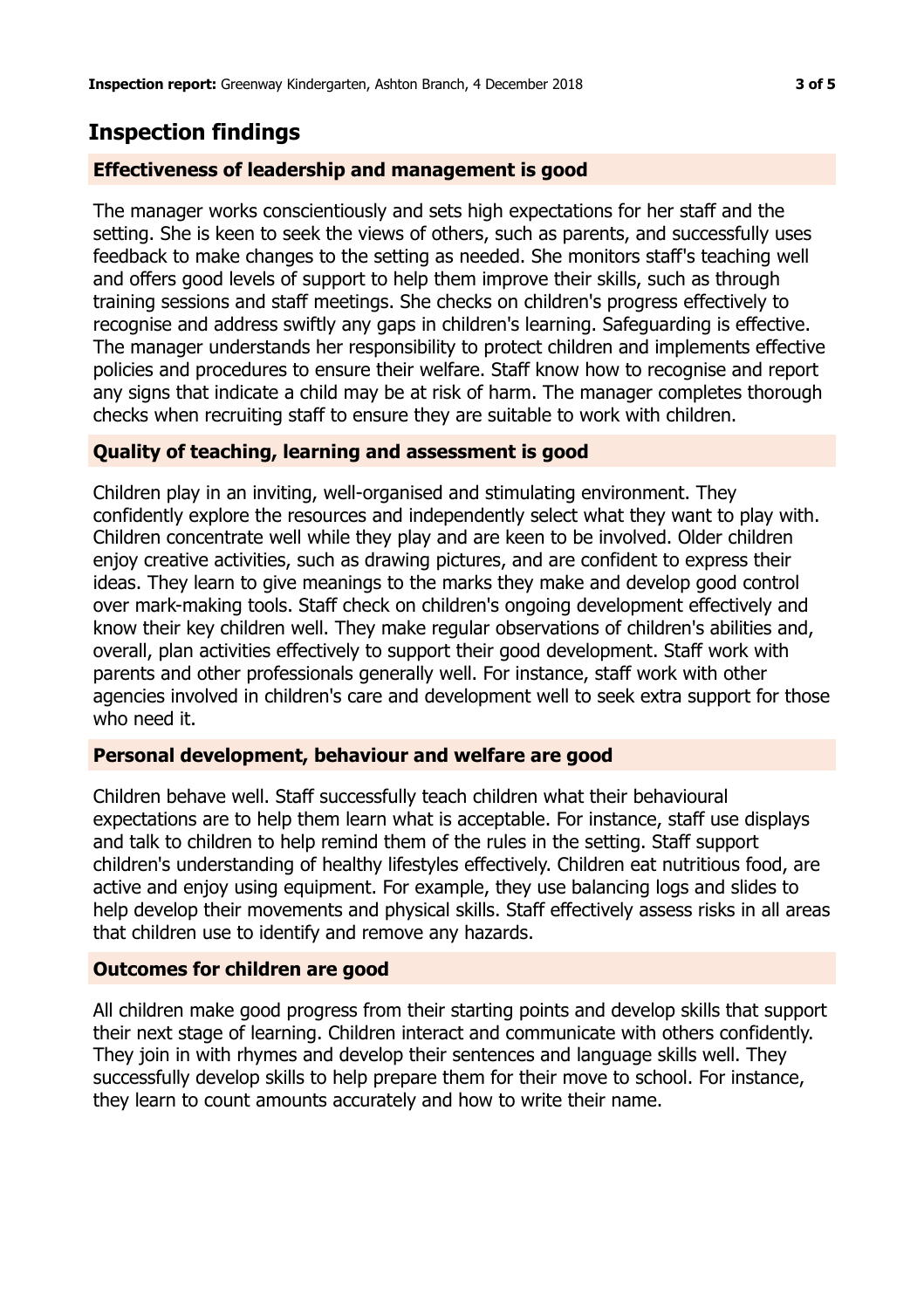## **Setting details**

| Unique reference number                             | EY430468                  |
|-----------------------------------------------------|---------------------------|
| <b>Local authority</b>                              | Redbridge                 |
| <b>Inspection number</b>                            | 10085748                  |
| <b>Type of provision</b>                            | Sessional day care        |
| <b>Registers</b>                                    | Early Years Register      |
| Day care type                                       |                           |
| <b>Age range of children</b>                        | $2 - 4$                   |
| <b>Total number of places</b>                       | 75                        |
| <b>Number of children on roll</b>                   | 55                        |
| Name of registered person                           | Greenway Kindergarten Ltd |
| <b>Registered person unique</b><br>reference number | RP907495                  |
| Date of previous inspection                         | 22 June 2016              |
| <b>Telephone number</b>                             | 0208 505 6987             |

Greenway Kindergarten, Ashton Branch in Woodford Green registered in 2010. It operates from 9.15am until 12.45pm and additionally from 12.45pm until 2.45pm for lunchtime club, 38 weeks of the year. The setting employs 21 members of staff, 12 of whom hold appropriate early years qualifications at level 3 and one holds a qualification at level 2. The setting receives funding to provide free early years education for children aged two, three and four years old.

This inspection was carried out by Ofsted under sections 49 and 50 of the Childcare Act 2006 on the quality and standards of provision that is registered on the Early Years Register. The registered person must ensure that this provision complies with the statutory framework for children's learning, development and care, known as the early years foundation stage.

Any complaints about the inspection or the report should be made following the procedures set out in the guidance Complaints procedure: raising concerns and making complaints about Ofsted, which is available from Ofsted's website: www.ofsted.gov.uk. If you would like Ofsted to send you a copy of the guidance, please telephone 0300 123 4234, or email [enquiries@ofsted.gov.uk.](mailto:enquiries@ofsted.gov.uk)